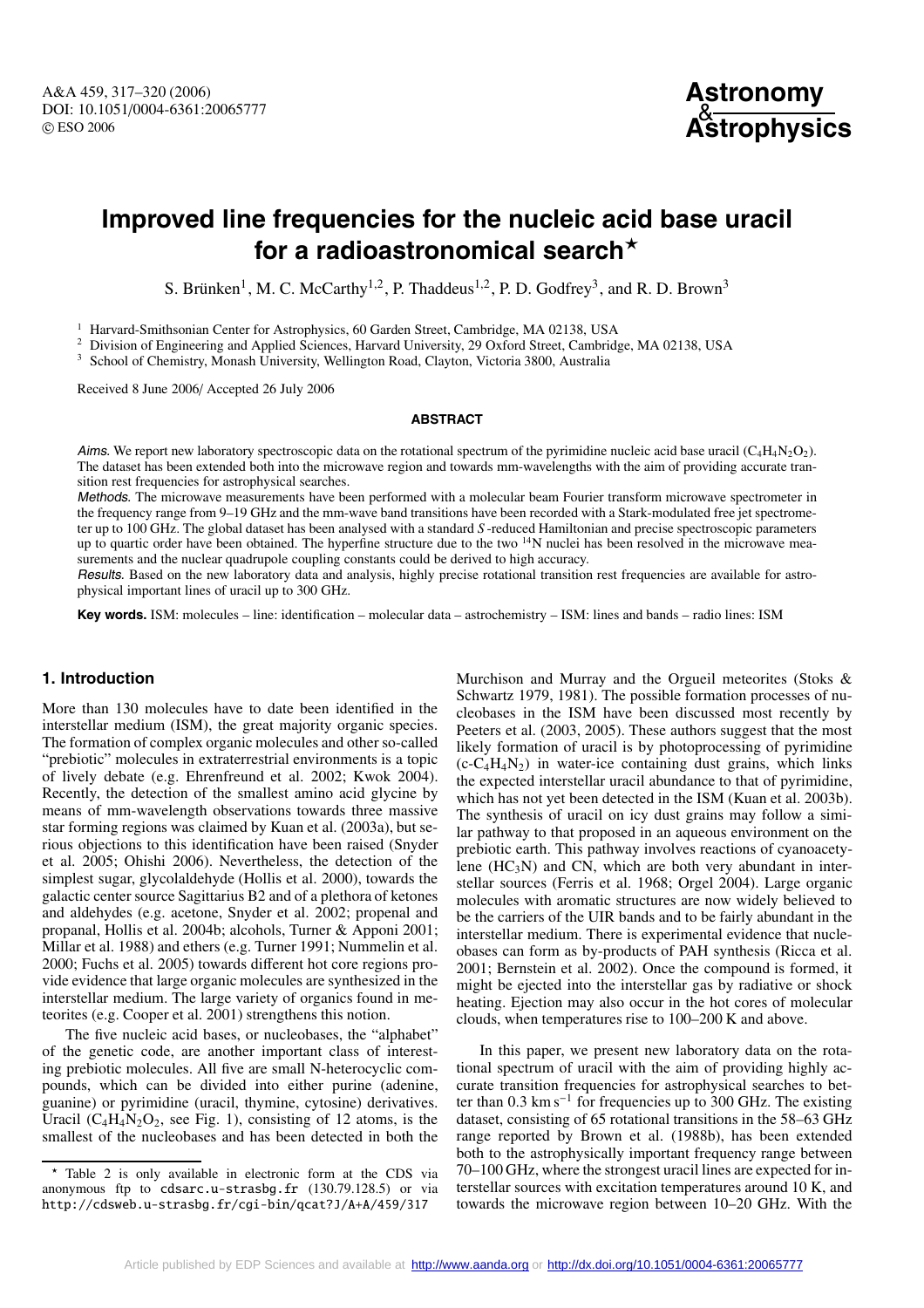

**Fig. 1.** Chemical structure of pyrimidine (*left*) and the lowest energy tautomer of uracil (*right*).

latter measurements it was possible to resolve and analyse the nuclear hyperfine structure due to the two 14N nuclei in uracil.

## **2. Experimental setup**

The molecular beam Fourier transform microwave (FTM) spectrometer at Harvard was used to measure rotational transitions of uracil in the frequency range between 9 and 19 GHz. A detailed description of this instrument has been given previously (McCarthy et al. 1997). Uracil (mp 338 ◦C) is a solid with no significant vapour pressure at room temperature so two different techniques have been employed in this work to produce uracil in the gas phase. In the first, commercially available microcrystalline uracil powder (Alfa Aesar, 99+%) was resistively heated in the presence of a stream of Ne gas. A pulsed seeded supersonic molecular beam with 300–400  $\mu$ s pulse duration was then produced by a commercial solenoid valve (General Valve) at a repetition rate of 6 Hz with a typical background pressure of 2.5 atm and an expansion parallel to the axis of the Fabry-Perot cavity (Thorwirth et al. 2005). Rotational temperatures are typically 1–2 K due to efficient rotational cooling in the supersonic expansion. Conditions were optimised on a strong hyperfine component of the  $J_{K_aK_c} = 2_{21}-1_{10}$  rotational transition of uracil. It was found that in the temperature range  $150-180$  °C, the signal increased linearly with temperature, with a 6-fold increase over this temperature range<sup>1</sup>.

Laser ablation is a second technique to vapourize low volatile species. Recently this method has been combined with FTM spectrometers by several groups to obtain the microwave spectra of metal containing (Suenram et al. 1990; Hensel et al. 1993) and organic species (Kretschmer et al. 2003; Lesarri et al. 1996). In the same way, we recently incorporated a laser ablation source into our FTM spectrometer. The source consists of a Q-switched Nd:YAG laser (Minilite, Continuum) providing short (5 ns), intense (energy 28 mJ (12 mJ) at 1064 nm (532 nm)) pulses which are focused on a rotating and translating rod (spot size ∼200–650  $\mu$ m). The ablated material is seeded in an inert buffer gas (typically Ne) and a supersonic molecular beam is produced by a solenoid valve (General Valve). Unlike the configuration adopted for the heated nozzle source, the molecular beam is orientated perpendicular to the axis of the Fabry-Perot cavity. Test measurements with OCS in Ne resulted in tenfold weaker lines in the perpendicular configuration than in the



**Fig. 2.** *Top*: calculated stick diagram of the  $J_{K_aK_c} = 2_{21}-1_{10}$  rotational transition. *Bottom*: experimental spectrum recorded with the FTMW spectrometer. Each hyperfine transition consists of a Doppler splitted doublet due to the supersonic velocity of the molecular beam relative to the two traveling waves that compose the confocal mode of the Fabry Perot cavity.

parallel<sup>2</sup>. The uracil samples were prepared by pressing the microcrystalline powder with small amounts  $\left($ <1%) of a commercial binder into a rod 6 mm in diameter and 24 mm long. A significant increase in signal strength, by a factor of 4–5, is found for the latter source, in spite of the unfavourable geometrical arrangement.

The Stark-modulated free-jet spectrometer used for the mmwave studies has been previously described (Brown et al. 1988a) but was modified to replace klystrons with solid-state oscillators, coverage being extended to an upper frequency limit of 100 GHz. Uracil has been seeded in an argon continuous flow supersonic nozzle beam after its evaporation from a microcrystalline powder at temperatures of around 300–350◦. The supersonic expansion yields rotational temperatures of about 10 K.

#### **3. Measurements, analysis and results**

In total, 34 new rotational transitions have been measured in the microwave region between 9–19 GHz and 43 in the mm-wave band between 73–100 GHz. The microwave transitions consist of 6 *a*- and 28 *b*-type transitions covering the energy range  $E_{\text{lower}} = 0.17 - 4.74 \text{ cm}^{-1}$ , with quantum numbers up to  $J = 8$  and  $K_a = 4$ . Line frequency uncertainties range from 2–5 kHz, the higher value resulting from the increased experimental linewidth in the perpendicular mode of the FTM spectrometer. The hyperfine structure from the two  $14N$  nuclear quadrupole moments has been partly resolved for these transitions. The assignment has been facilitated by ab initio calculations of the nuclear quadrupole coupling tensor after optimization of the molecular structure at the B3LYP/cc-pVTZ level of theory with Gaussian98 (Frisch et al. 1998). As an example the calculated stick diagram and measured spectrum of the  $J_{K_aK_c}$  = 2<sub>21</sub>–  $1_{10}$  rotational transition is shown in Fig. 2. The newly recorded

<sup>1</sup> The maximum operating temperature is limited to ∼180 ◦C; a higher temperature will cause permanent damage to the solenoid assembly.

The perpendicular arrangement was chosen because of space limitations behind the cavity mirror. A refined system with the laser ablation source on the axis of the cavity is under construction.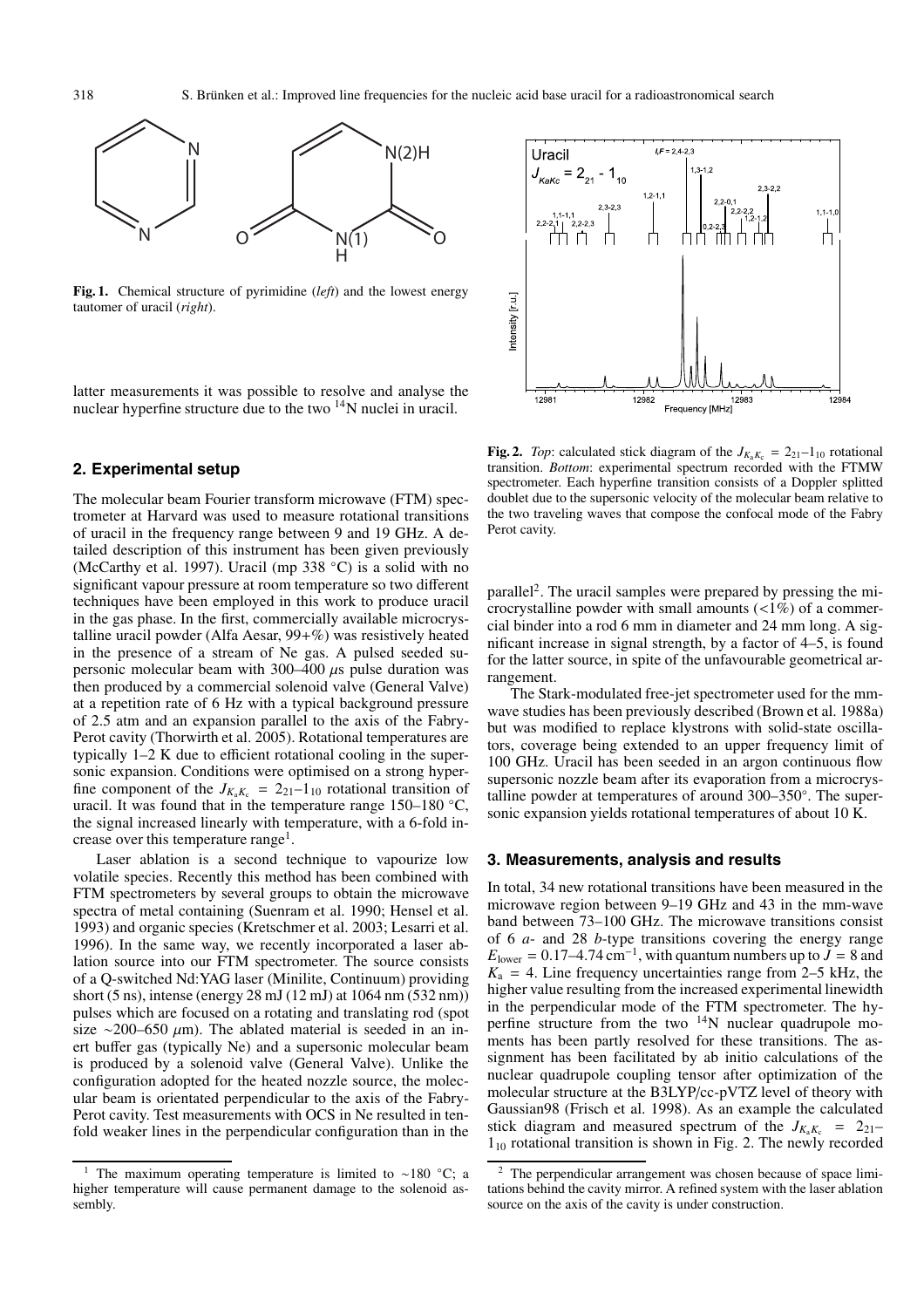| Parameter        |      | This work<br>experimental | Brown et al. (1988b) | This work<br>ab initio <sup><i>a</i></sup> |
|------------------|------|---------------------------|----------------------|--------------------------------------------|
|                  |      |                           |                      |                                            |
| A                | MHz. | 3883.873021(60)           | 3883.87825(110)      | 3902.4                                     |
| B                | MHz  | 2023.732581(45)           | 2023.73267(101)      | 2022.2                                     |
| $\mathcal{C}$    | MHz  | 1330.928108(33)           | 1330.92380(60)       | 1332.0                                     |
| $D_I$            | kHz. | 0.06336(44)               | 0.06029(77)          |                                            |
| $D_{IK}$         | kHz  | 0.10551(232)              | 0.1047(14)           |                                            |
| $D_K$            | kHz  | 0.4530(32)                | 0.4724(43)           |                                            |
| $d_1$            | kHz  | $-0.026229(179)$          | $-0.02738(28)$       |                                            |
| $d_2$            | kHz. | $-0.006803(132)$          | $-0.006532(94)$      |                                            |
| $\chi_{aa}(N1)$  | MHz  | 1.92548(241)              |                      | 2.049                                      |
| $\chi_{bb}(N1)$  | MHz  | 1.52731(318)              |                      | 1.684                                      |
| $\chi_{aa}(N2)$  | MHz  | 1.76000(247)              |                      | 1.880                                      |
| $\chi_{bb}$ (N2) | MHz  | 1.98111(288)              |                      | 2.069                                      |
| $\mu_a$          | D    |                           | 1.61                 | 1.40                                       |
| $\mu_b$          | D    |                           | 3.52                 | 4.29                                       |
| No. lines        |      | 142                       |                      |                                            |
| <i>wrms</i>      |      | 1.1                       |                      |                                            |

**Table 1.** Rotational and hyperfine interaction constants for uracil. Values in parentheses represent one standard deviation in units of last digit.

*<sup>a</sup>* The structure was optimized at the B3LYP/cc-pVTZ level of theory, the nuclear quadrupole coupling constants were calculated using the epr-iii basis set.

mm-wavelength *b*-type transitions include rotational energy levels up to  $J = 18$  and  $K_a = 12$  and  $E_{lower} = 22.82$  cm<sup>-1</sup>, and have an experimental unertainty of typically 50 kHz. A complete linelist of all new and previous rotational data on uracil can be found in the electronic supplement to this article (Table 2).

Uracil is a planar asymmetric rotor molecule ( $\kappa = -0.46$ ) with comparatively large electric dipole moment components of  $\mu_a = 1.61$  D and  $\mu_b = 3.52$  D along the *a* and *b* principal axes, respectively (Brown et al. 1988b). The new data together with all previously reported mm-wavelength lines have been analysed with a standard *S* -reduced Watson type Hamiltonian in the *I<sup>r</sup>* representation with Pickett's *spfit*/*spcat* program suite (Pickett 1991). Nuclear quadrupole interaction terms  $\chi_{ii}$  ( $i = a, b, c$ ) have been included for both  $14$ N nuclei, and since they are of the same order of magnitude, a coupling scheme was used where the two nuclear spins  $I_{N1}$  and  $I_{N2}$  ( $I_{N1} = I_{N2} = 1$ ) are first coupled to form the resultant spin  $I = I_{N1} + I_{N2}$  which then couples to the molecular rotation to yield the total angular momentum  $F = J + I$ .

The derived spectroscopic parameters are summarized in Table 1 together with values previously reported (Brown et al. 1988b) and with results from our ab initio calculations. The molecular constants *A*, *B* and *C* derived in this work are better by a factor of ∼20. The improvement in the centrifugal distortion parameters is less marked, since the new dataset does not add significantly higher *J* and  $K_a$  levels to the analysis. The nuclear quadrupole coupling constants are derived for the first time and determined to better than 1%. The ab initio calculations overestimated these values by around 10%. The wrms (weighted root mean square) value of the fit of 1.1 indicates that the observed transition frequencies are generally reproduced to within their experimental uncertainties.

## **4. Discussion**

The improved spectroscopic parameter set obtained in the present analysis allows for precise predictions of transition rest frequencies of uracil to better than  $0.3 \text{ km s}^{-1}$  covering the astrophysically important frequency range up to 300 GHz. Predicted rotational spectra for excitation temperatures of 10 K and 150 K are shown in Fig. 3. At a temperature of 10 K the line intensity



**Fig. 3.** Calculated stick diagram of the rotational spectrum of uracil, neglecting hyperfine structure at a temperature of 10 K (*top*) and 150 K (*bottom*).

peaks at around 60–80 GHz. The strongest lines are *b*-type  $(\Delta K_a = \Delta K_c = 1)$  *R*-branch ( $\Delta J = +1$ ) transitions involving quantum numbers  $J = 7{\text -}13$  and  $K_a = 7{\text -}13$  with  $K_a =$ *J*, *J* − 1, ..., *J* − 4. The calculated frequency uncertainty of these lines is less than 10 kHz or 0.05 km s<sup>-1</sup>. At a typical hot core temperature of 150 K the intensity maximum shifts towards a frequency of 270 GHz. It should be noted that intensities are generally decreased by a factor of more than 10 owing to the larger rotational partition function. The strongest lines in this case are *b*-type *R*-branch transitions with  $J = 31-40$ ,  $K_a = 31-40$  and  $K_a = J, J-1, J-2$ , with calculated frequency uncertainties of less than 300 kHz or 0.3 km s−1. Although these values might be underestimated owing to missing higher order centrifugal terms in